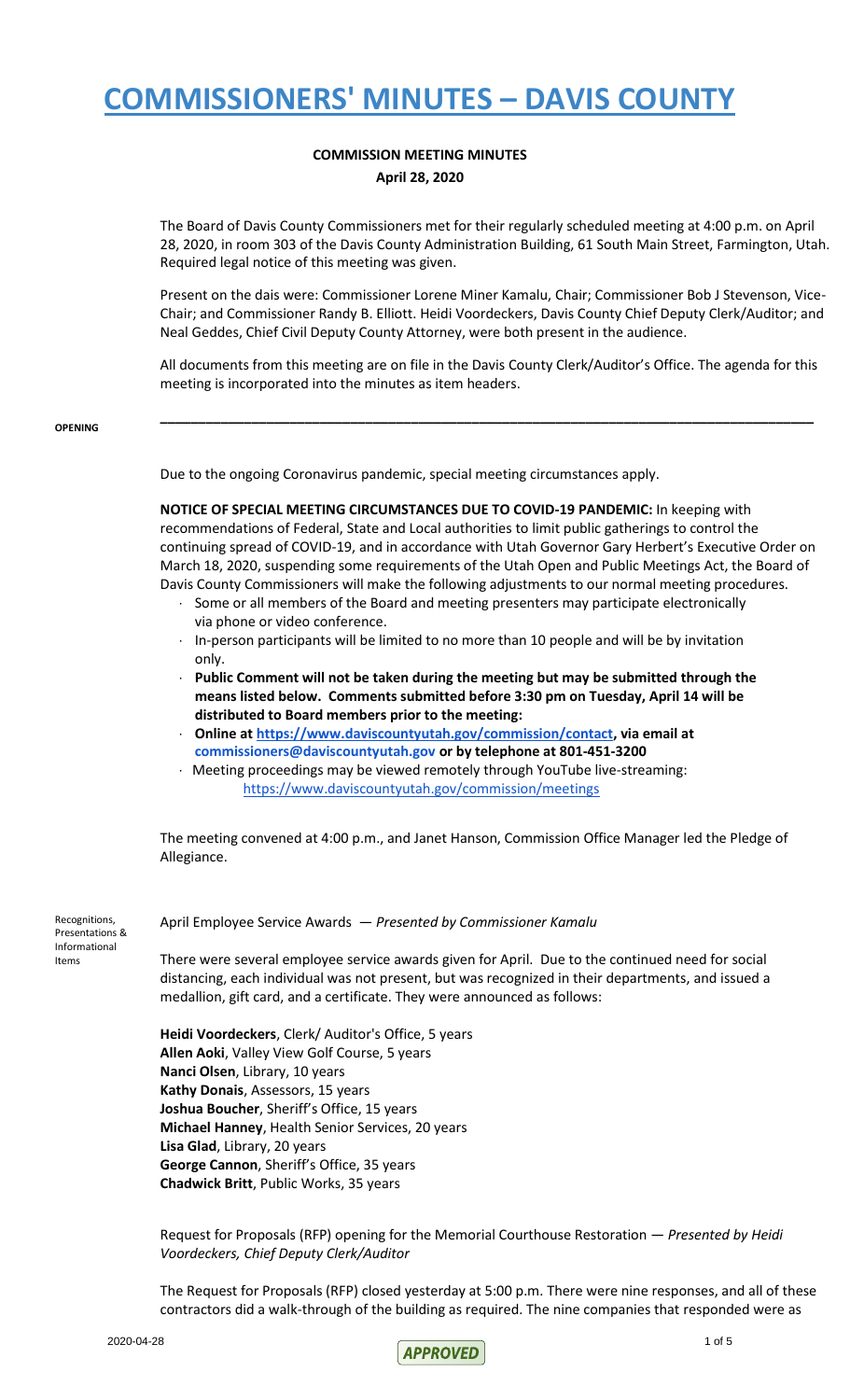### follows:

- Gramoll Construction Co.
- Big D Construction
- Zwick Construction
- Hughes General Contractors, Inc.
- Stout Construction
- Layton Construction, LLC
- Entelen Design Build, LLC
- Hogan and Associates, Inc.
- Jacobsen Construction Co.

#### **PUBLIC COMMENTS**

The public was invited to submit comments to the Commission. There were none submitted.

#### **BUSINESS/ ACTION**

Agreement #2020-0165 with Summit Food Service, LLC for inmate phone and video visitation services

**Agreement #2020-0165 with Summit Food Service, LLC for inmate phone and video visitation services**— *Presented by Commissioner Kamalu*

**\_\_\_\_\_\_\_\_\_\_\_\_\_\_\_\_\_\_\_\_\_\_\_\_\_\_\_\_\_\_\_\_\_\_\_\_\_\_\_\_\_\_\_\_\_\_\_\_\_\_\_\_\_\_\_\_\_\_\_\_\_\_\_\_\_\_\_\_\_\_\_\_\_\_\_\_\_\_\_\_\_\_\_\_\_\_\_\_**

**\_\_\_\_\_\_\_\_\_\_\_\_\_\_\_\_\_\_\_\_\_\_\_\_\_\_\_\_\_\_\_\_\_\_\_\_\_\_\_\_\_\_\_\_\_\_\_\_\_\_\_\_\_\_\_\_\_\_\_\_\_\_\_\_\_\_\_\_\_\_\_\_\_\_\_\_\_\_\_\_\_\_\_\_\_\_\_\_**

This agreement is with Summit Food Service, LLC for inmate phone and video visitation services. The contract period is 04/28/2020 to 02/23/2025. The amount is inmate telephone commission of 78.5% to Davis County, video visitation commission of 30% to Davis County, with various rates for services on tablets paid by inmates.

#2008-0157-B with US Marshals Service for use of guard services to monitor Federal Prisoners

Amendment

#2020-0166 Assurances to U.S. Dept. of Justice that Davis County's Financial Management System

Agreement #2015-0332-A with Weber County to allow citizens access to both county libraries

**Amendment #2008-0157-B with US Marshals Service for the use of guard services to monitor Federal Prisoners during court hearings via video conferencing**— *Presented by Commissioner Kamalu*

This contract is amended with US Marshals Service in response to the pandemic for the use of guard services to monitor Federal Prisoners during court hearings via video conferencing when the federal judiciary has restricted in-person presentation of a prisoner before the courts. The contract period begins on 04/01/2020. The receivable amount is \$32.11 per hour, per guard.

**#2020-0166 Assurances to U.S. Dept. of Justice that Davis County's Financial Management System complies with financial requirements for Federal awards**— *Presented by Commissioner Kamalu*

This provides assurances to the US Dept. of Justice that Davis County's Financial Management System complies with the financial requirements for Federal awards. This document will attach to the Department of Justice fiscal year 2020 grant application once it is completed. The contract period begins on 04/21/2020.

**Agreement #2015-0332-A with Weber County to allow citizens access to both county libraries**— *Presented by Commissioner Kamalu*

This reciprocal borrowing agreement with Weber County grants access to citizens residing in Davis and Weber Counties to access each other's libraries. It will allow patrons to obtain non-resident library cards from the other library system at no cost for the purpose of checking out materials only. It has been in place since 1995 and renews every five years. It was noted that both library systems are similar in size and the number of locations so there is minimal strain on either system and annually, approximately 3,500 to 5,000 patrons from each county use this service. The contract period is 07/01/2020 to 06/30/2025.

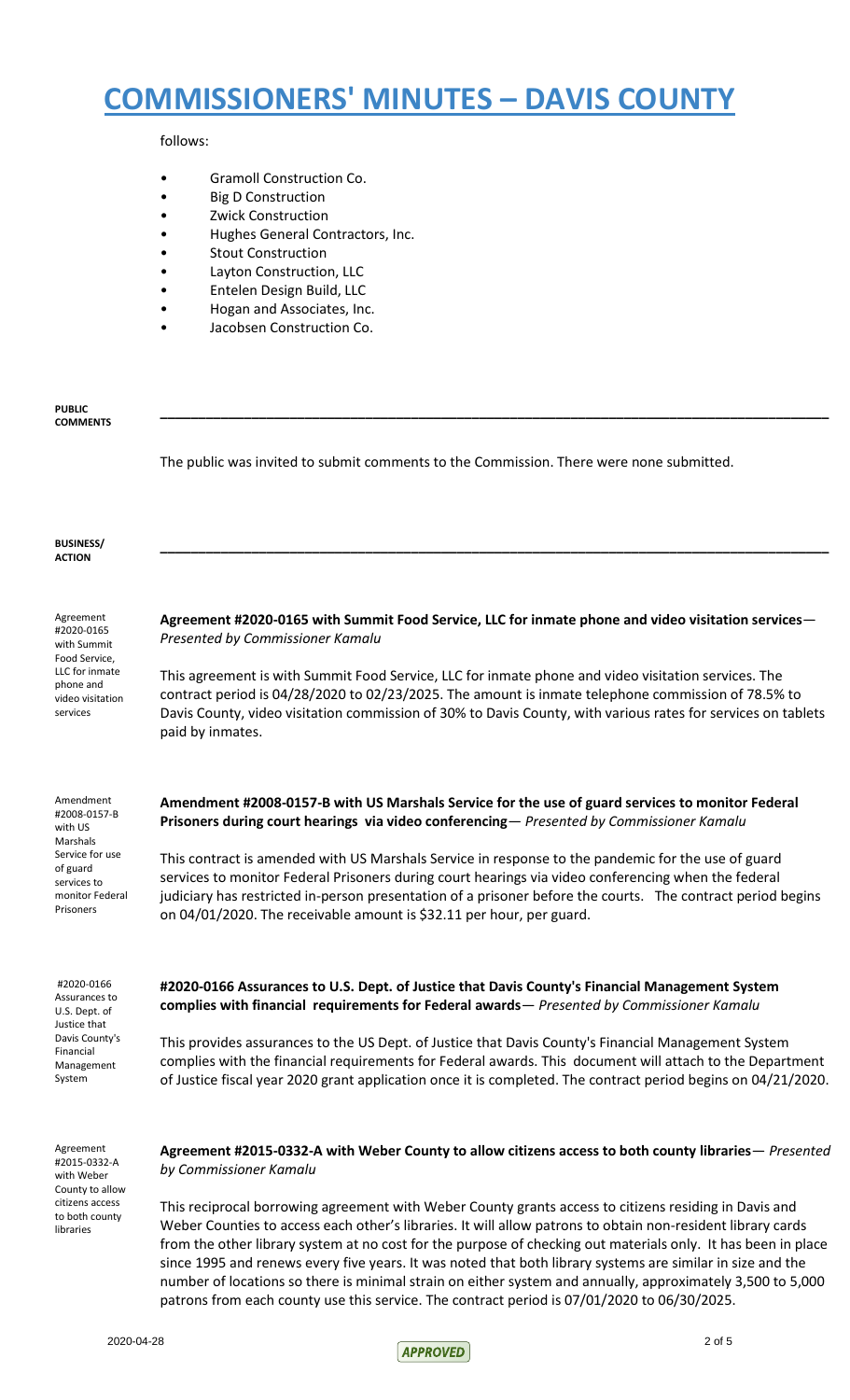Agreement #2020-0167 with Georgia Beddie to accept \$500 donation to Davis County Animal Care

Donation

#2020-0168 Request to donate funds to the Miss Utah Scholarship Organization for scholarship funding for Miss Davis County Scholarship Pageant

Donation #2020- 0169Request to donate funds to Woods Cross City to be used for its Summer Literacy Program

Donation #2020-0170 Request to donate funds to Davis Education Foundation to be used for Safe Night Graduation Parties

| Agreement #2020-0167 with Georgia Beddie to accept \$500 donation to Davis County Animal Care— |
|------------------------------------------------------------------------------------------------|
| Presented by Commissioner Kamalu                                                               |
|                                                                                                |

This is an agreement with Georgia Beddie to accept a \$500 donation to Davis County Animal Care. The contract period is 04/23/2020 to 04/23/2020. The receivable amount is \$500.

### **Donation #2020-0168 A Request to donate funds to the Miss Utah Scholarship Organization for scholarship funding for Miss Davis County Scholarship Pageant**— *Presented by Commissioner Kamalu*

This was a request to donate funds to the Miss Utah Scholarship Organization for scholarship funding for Miss Davis County Scholarship Pageant. The contract period is 05/01/2020 to 04/30/2021. The payable amount is \$2,800.

The Commission commented that the money to fund this request and the following donation requests, come from reserve monies previously funded by charitable events; it does not come from the General Fund.

**Donation #2020-0169 Request to donate funds to Woods Cross City to be used for its Summer Literacy Program**— *Presented by Commissioner Kamalu*

This request is to donate funds to Woods Cross City to be used for its Summer Literacy Program. The contract period is 07/01/2020 to 08/31/2021. The payable amount is \$650.

**Donation #2020-0170 Request to donate funds to Davis Education Foundation to be used for Safe Night Graduation Parties**— *Presented by Commissioner Kamalu*

This request is to donate funds to the Davis Education Foundation to be used for Safe Night Graduation Parties. The Foundation is planning on holding this event later this year when social distancing is less restrictive. The \$4,000 donation will give each high school in Davis County [\$500] to be used for their safe night graduation parties. The contract period is 06/01/2020 to 08/31/2020. The payable amount is \$4,000.

| <b>Summary List</b> |
|---------------------|
| #2020-0171 of       |
| Legacy Events       |
| Center rental       |
| agreements (6)      |

**Summary List #2020-0171 of Legacy Events Center rental agreements (6)**— *Presented by Commissioner Kamalu*

This is a summary list of (6) rental agreements for the Legacy Events Center. The contract period is 03/11/2020 to 03/11/2021. The receivable amount is \$5,679.64.

> Motion to Approve All Items: Com. Stevenson Seconded: Com. Elliott All voted Aye

Commissioner Elliott moved to recess to Board of Equalization. Commissioner Stevenson seconded the motion. All voted Aye.

**\_\_\_\_\_\_\_\_\_\_\_\_\_\_\_\_\_\_\_\_\_\_\_\_\_\_\_\_\_\_\_\_\_\_\_\_\_\_\_\_\_\_\_\_\_\_\_\_\_\_\_\_\_\_\_\_\_\_\_\_\_\_\_\_\_\_\_\_\_\_\_\_\_\_\_\_\_\_\_\_\_\_\_\_\_\_\_\_**

**BOARD OF EQUALIZATION**

Property Tax Register

Property Tax Register matters were presented by Heidi Voordeckers, Davis County Chief Deputy Clerk/Auditor, as follows:

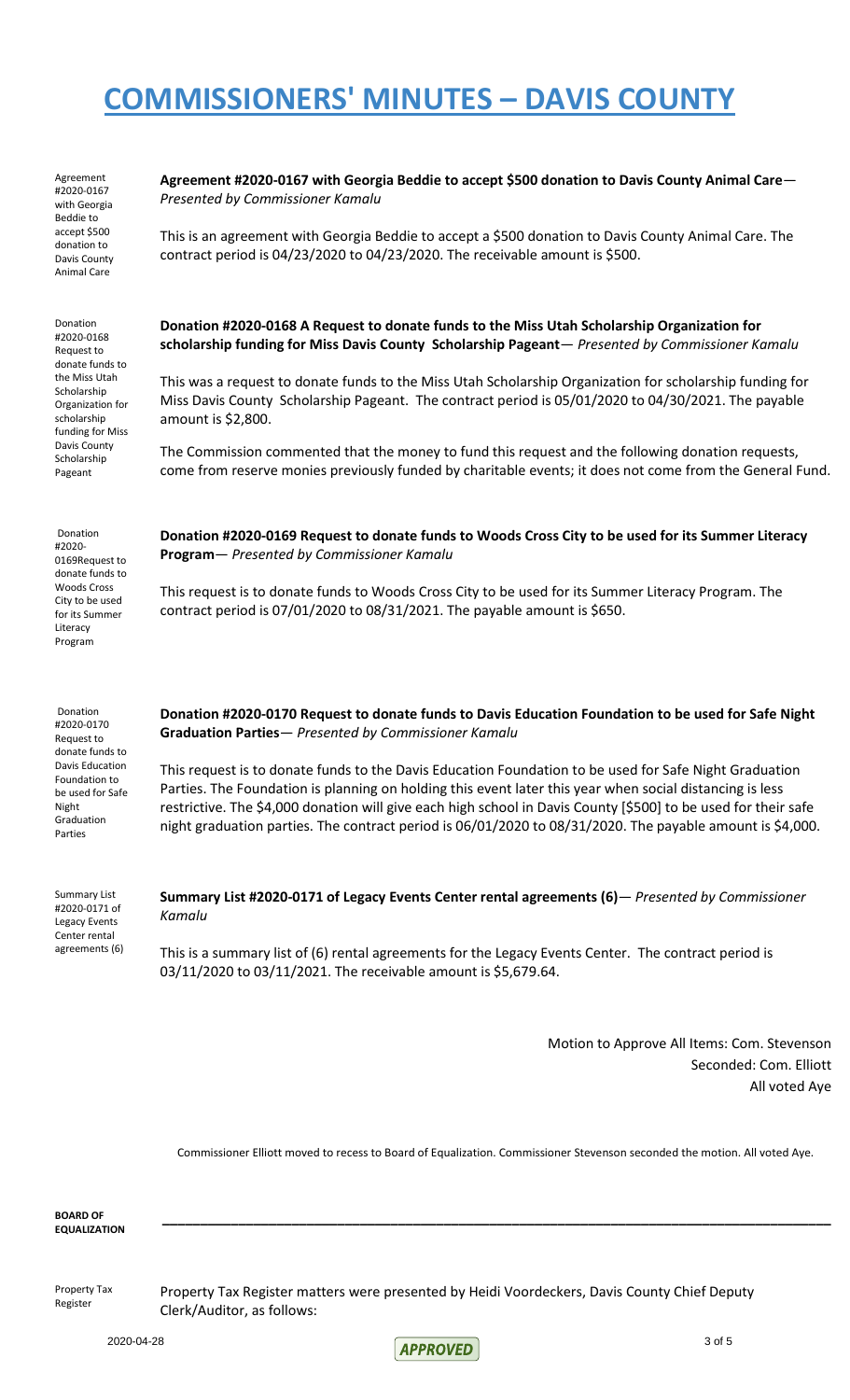Under Auditor adjustments, there were six corrections to veteran exemption tax abatements for 2019, totalling approximately \$8,000.

> Motion to Approve: Com. Elliott Seconded: Com. Stevenson All voted Aye

Commissioner Elliott moved to reconvene Commission Meeting. Commissioner Stevenson seconded the motion. All voted Aye.

**\_\_\_\_\_\_\_\_\_\_\_\_\_\_\_\_\_\_\_\_\_\_\_\_\_\_\_\_\_\_\_\_\_\_\_\_\_\_\_\_\_\_\_\_\_\_\_\_\_\_\_\_\_\_\_\_\_\_\_\_\_\_\_\_\_\_\_\_\_\_\_\_\_\_\_\_\_\_\_\_\_\_\_\_\_\_\_\_**

**CONSENT ITEMS**

Check Registers **Check Registers**

Check Registers were approved.

Motion to Approve: Com. Elliott Seconded: Com. Stevenson All voted Aye

**COMMISSION COMMENTS**

**Commissioner Stevenson** had to leave early to attend a Wasatch Integrated Waste meeting.

**Commissioner Elliott** said that we are all eagerly awaiting the Governor's guidance next Friday for moving from red to orange. It's been recommended that everybody wears their masks in public while continuing to practice social distancing so that businesses can get up and going again and the economy can start rolling.

**\_\_\_\_\_\_\_\_\_\_\_\_\_\_\_\_\_\_\_\_\_\_\_\_\_\_\_\_\_\_\_\_\_\_\_\_\_\_\_\_\_\_\_\_\_\_\_\_\_\_\_\_\_\_\_\_\_\_\_\_\_\_\_\_\_\_\_\_\_\_\_\_\_\_\_\_\_\_\_\_\_\_\_\_\_\_\_\_**

**Commissioner Kamalu** said that she has renewed sympathy for everyone who has extraordinary events going on during this extraordinary time that makes it very challenging. She expressed gratitude for the health care workers. She said it may be helpful to know that regular medical-type masks can be worn more than once out in public and said wearing any sort of a cloth face-covering out in public is better than nothing. The Center for Disease Control (CDC) says it helps to reduce the spread of the virus especially for individuals who may have it but not be symptomatic and it prevents the spread of saliva droplets from getting on any surfaces. Eventually, all of us will be exposed to the virus and she said not to be fearful. Commissioner Kamalu said we are being responsible when we choose to be compliant with what our public health experts are telling us. We are fortunate in Davis County to have flattened the curve, and many people have recovered from the virus. The County continues monitoring the data to be able to make good policy decisions. The State has come out with some guidelines on moving into the next phase of opening up the state, and it is anticipated the County Health Department guidelines will be available as early as tonight on the County website. Those guidelines will be aligned in many ways for consistency and to prevent confusion. We are still under the current order and nothing will change until it is updated on May 1, 2020, but this information gives guidance to the citizens and businesses that have been shuttered and can now reopen. The State guidelines can be found at [coronavirus.utah.gov] and Utah leads 2.0 is found at [coronavirus.utah.gov/utah-leads-together]. You will find all the addendums on the website that give both consumers and businesses operational guidance. The Davis County Health Department, under the direction of Brian Hatch, has been influential on a state level sharing their expertise and their methods as being considered best business practices.